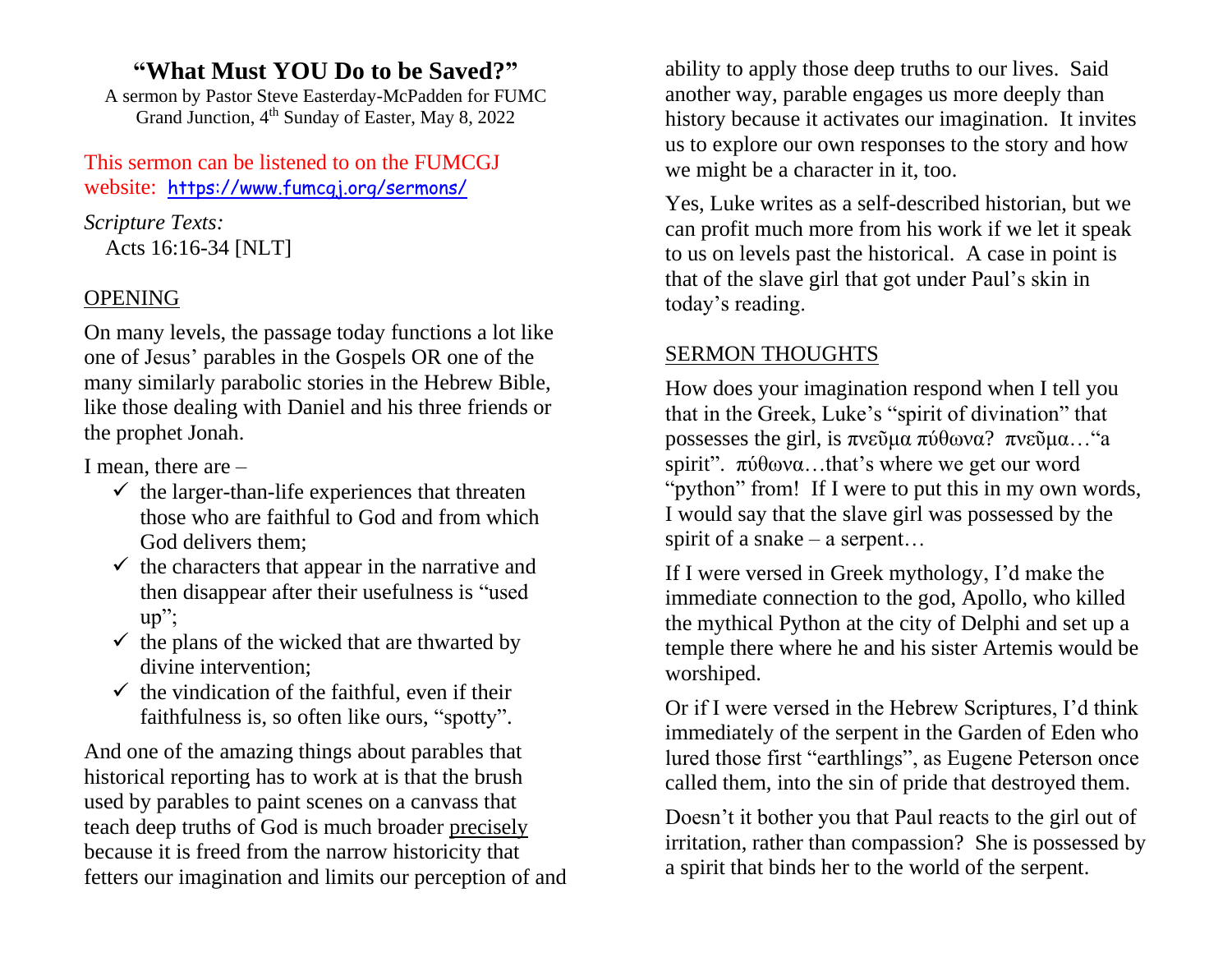Doesn't it bother you that Paul is annoyed at the spirit but appears to show no outrage at…[the girl's] being a slave – to it or to her masters?

Doesn't it bother you that Paul frees her *from* her possession but does nothing to free her *from being* a possession?

With our imagination freed to explore this character without whom there would be no night in jail for Paul and Silas, no miraculous delivery from imprisonment, no opportunity to save a lowly jailer and his household, no story at all…and then she just disappears as if she were merely a "prop"?… does it bother you to reflect on what kind of "πνεῦμα πύθωνα's" might possess you and me?

We don't call them "spirits" today because that sounds rather antiquated. But there's a whole book today called the *Diagnostic and Statistical Manual of Mental Disorders*, or DSM – now in its  $5<sup>th</sup>$  edition – that might look a lot like a catalog of "πνεῦμα πύθωνα's". And even if you and I don't suffer from a diagnosable mental disorder, we can still suffer from any of a number of unhealthy spiritual distractions and distortions from which we might call out with the jailer, "What must I do to be saved?"

#### SERMON THOUGHTS (Cont'd)

Which brings me to the second point of the sermon that really is the whole focus of the passage, I think, far beyond the miraculous deliverance from prison that we tend to focus on. And that is the jailer's question, "What must I do to be saved?", and Paul's response.

More than an important question  $-$  we could say this is *the key question* that we all might ask along with the jailer: "What must I do to be saved?"

Paul's answer, "Believe in the Lord Jesus, and you will be saved", is not a quick, self-help strategy aimed "to fix all that ailed the jailer". It is far more profound than that: It points the jailer to the truth that the Lord Jesus Christ is already actively working to save the jailer – and his household!

What the jailer needs to do is embrace this truth and actively align his life with this saving work of Christ. That is, when he decides to embark on a life-long journey of discipleship in Christ, he will be saved…not as a superficial, "name it and claim it" matter of theology that many Christian churches offer today and have offered for centuries, but as a gritty, hard-won reality whereby one passes from death to life, as Jesus promised (John 5:24), in the day-by-day outworking of our salvation with fear and trembling to which Paul referred (Phil. 2:12).

The Gospel, the good news, for us today is the same… What must YOU and I do to be saved? "Believe in the Lord Jesus"…commit ourselves to a life-long journey of discipleship in Christ, and we will be saved – because Christ is already actively working for our salvation!

#### **CONCLUSION**

There is no question that there is still a host of problems to be solved in this world, problems that we must apply ourselves to beyond a confession of faith that too often serves as an end point in our discipleship